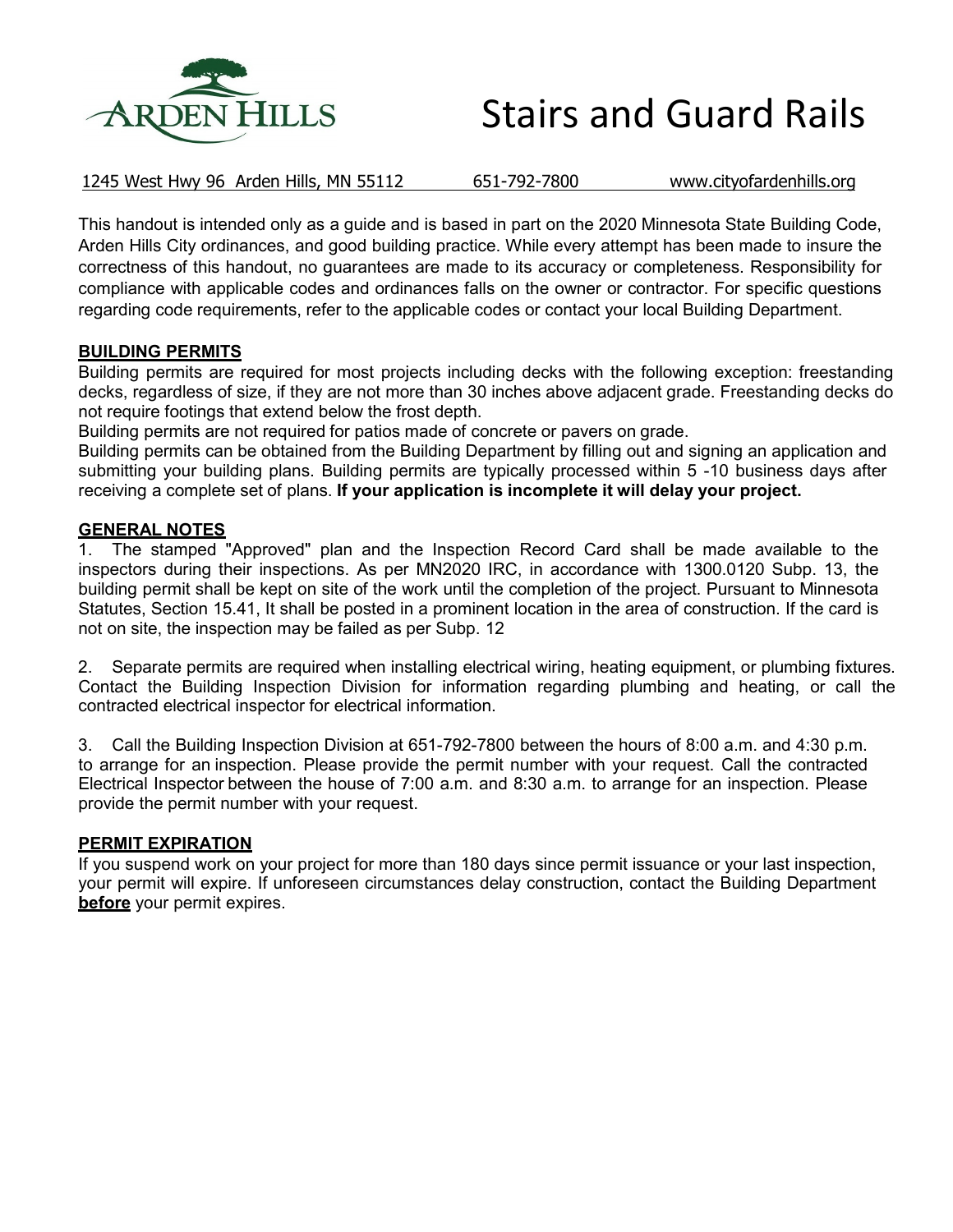# **PLANS**

The Building Department has a handout illustrating what needs to be included on your plans. It is very important that your plans depict exactly how your project will be built. Plans must be neat and be of a scale of at least  $\mathcal{V}_4$ " = 1'. Plans are reviewed for code compliance and a copy is returned to the applicant with notes to identify required corrections. The plan review can only be as good as the information provided on the plans. PLEASE REVIEW THE PLANS WHEN THEY ARE RETURNED TO YOU SO THAT YOU WILL BE AWARE OF ANY CORRECTIONS NEEDED. The City only maintains plans for one year after

completion of a residential deck. You may wish to retain a copy of your approved plans, permits, and inspection record cards for any future needs.

## **INSPECTIONS**

- 1. Call 24 hours in advance or preferably 2 days in advance.
- 2. Have address, permit number, and type of inspection (ex. footing) ready.
- 3. Let the inspector know if you wish for an exact time and they will try to accommodate you.
- 4. Footing Inspection Holes dug, loose material/water removed. Plans and record card on-site.
- 5. If work is approved, the inspector will sign the permit card and you may proceed with the next step.
- 6. Final Inspection All work is complete plans and permit card on-site.
- 7. If corrections are noted, a correction notice will be left on the site. If a re-inspection is required, it will be noted on the notice.

Please do not hesitate to call the Building Department at 651-792-7800. If necessary, we will be happy to meet with you on the site to help resolve any concerns or problems.

## **STAIRS**

The following spatial requirements apply to stairs:

- Minimum width above the handrail 36 inches.
- The minimum clear width from the handrail height to the treads is 31  $\frac{1}{2}$  inches for stairs with rails on one side and 27 inches for stairs with rails on both sides.
- Open risers are not permitted when the total rise of the stair exceeds 30 inches unless the open space is such that a 4-inch diameter sphere will not pass through.
- For winder stairs, the width of the tread must be at least 10 inches at a point 12 inches from the side where the treads are narrowest. The minimum width of any tread may not be less than 6 inches.
- When the underside of stairs is enclosed with walls and a door, the walls, ceilings, and under side of the stair must be covered with ½ inch gypsum board.
- The largest tread depth or riser height within any stairway shall not be exceed the smallest by more than 3/8".
- The maximum riser height is  $7\frac{3}{4}$ " and the minimum tread depth is  $10$ "

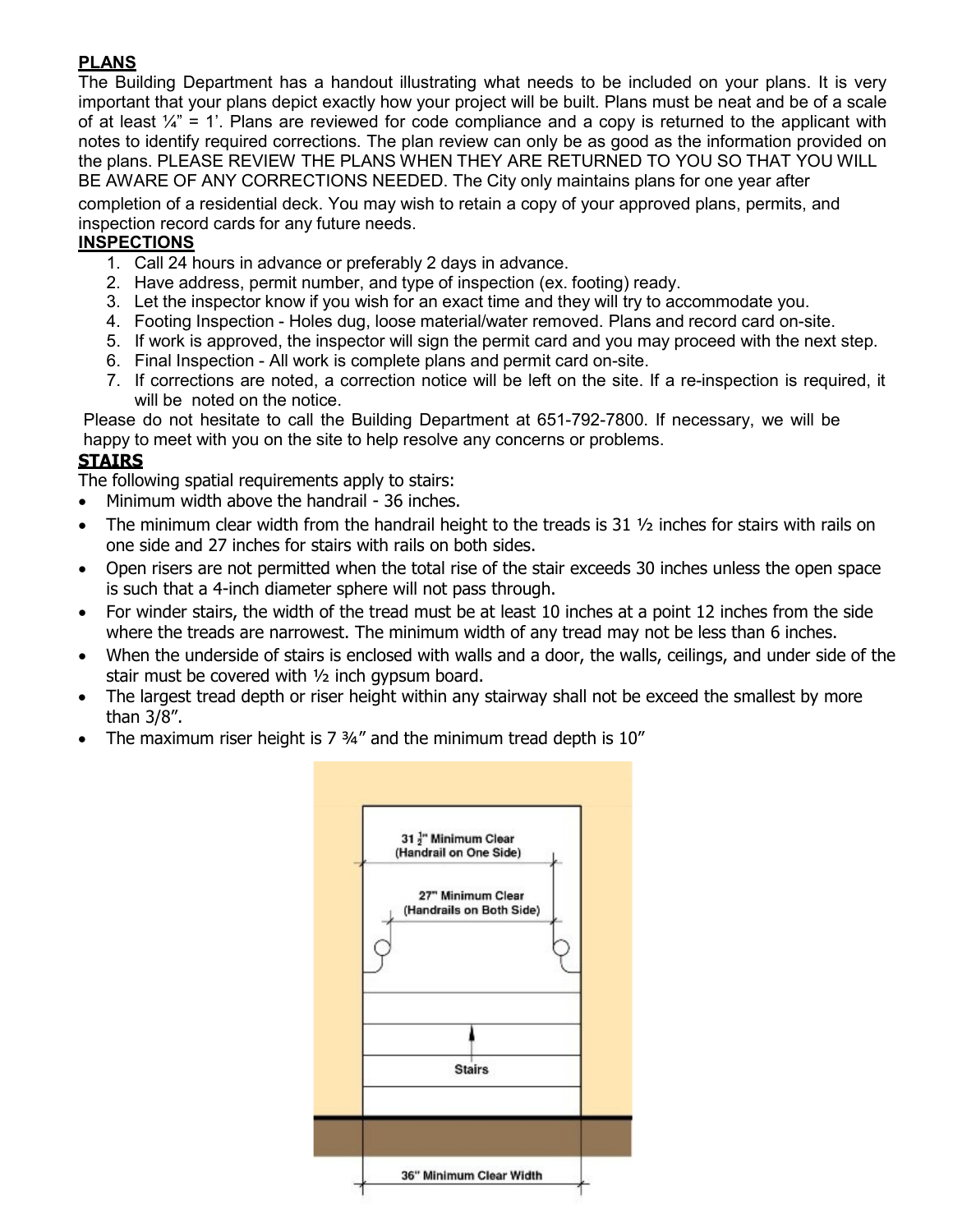

\* Nosing is required where tread depth is minimum 10". Exception: Nosing not required if tread depth is 11" minimum.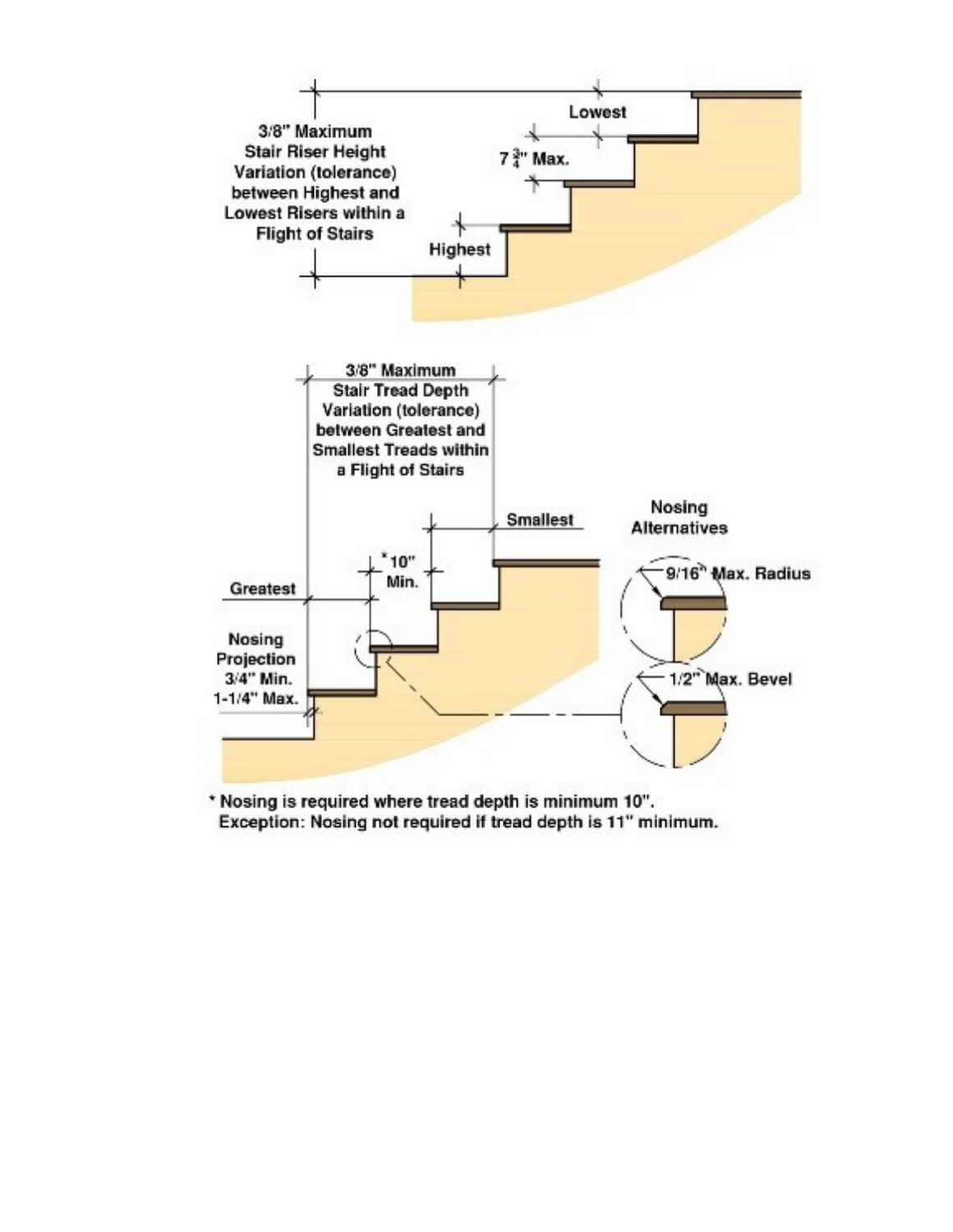Stairs must be designed for a 40 pound per square foot uniformly distributed live load. Treads must be designed for the uniformly distributed live load or a 300-pound concentrated load acting over an area of 4 square inches, whichever produces the greatest stresses.



# **LANDINGS**

There are no requirements for landings at any **interior** door except adjoining stairs. Stair landings must be as wide as the stair served and 36 inches measured in the direction of travel. A landing is not required at the top of an **interior** stair provided no door swings over the landing. Stairs cannot exceed 12'-3" in height between landings and floor levels.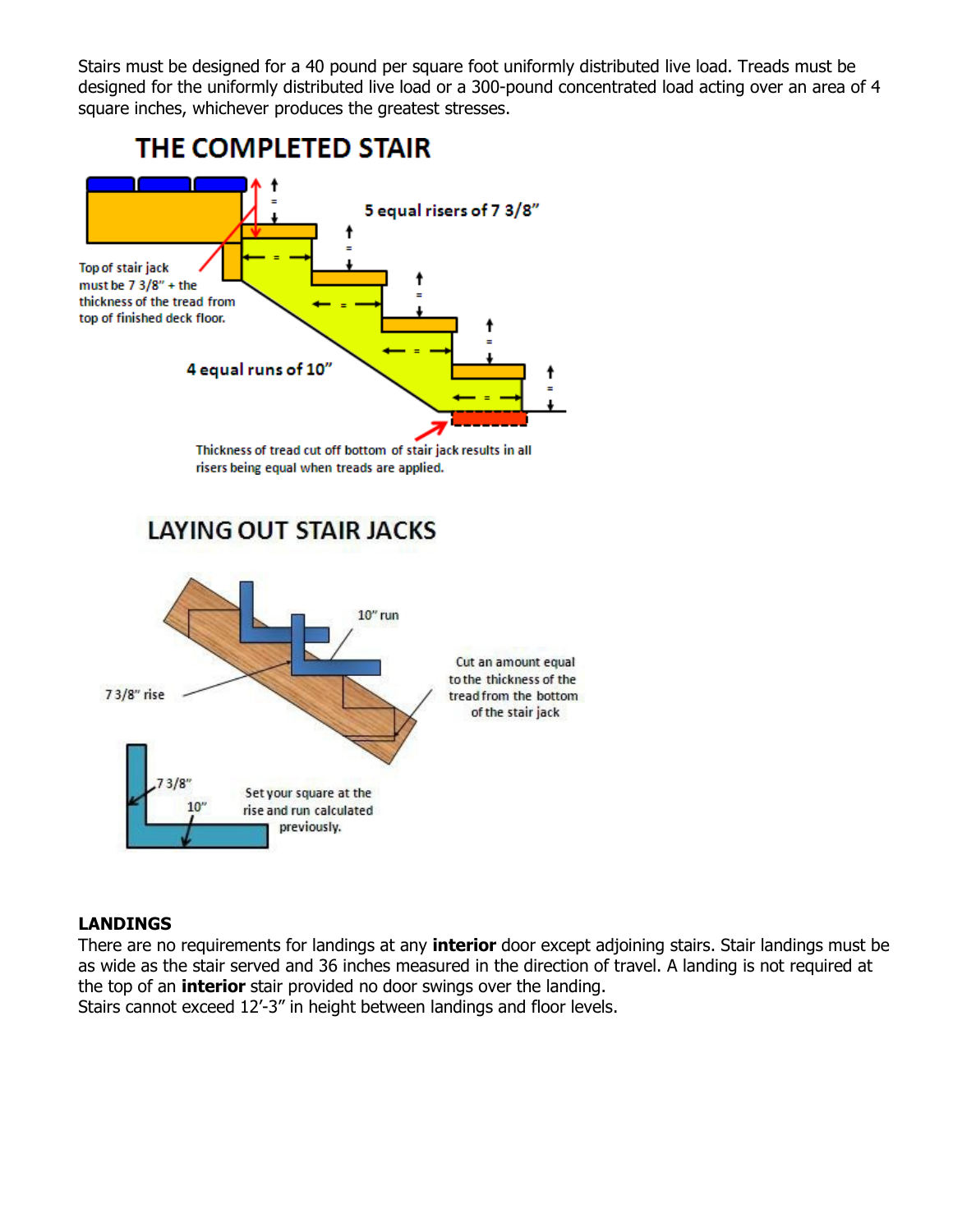### **HEADROOM**

Every stairway shall have a headroom clearance of not less than 6'-8" or 80". The minimum headroom in all parts of the stairway may not be less than 6'-8". This is measured vertically from the sloped plane adjoining the tread nosings or from the floor surface of the landings or platform on that portion of the landing. However: If you are altering an existing stairway, you can reduce the headroom to 6'4".

## **HANDRAILS AND GUARDS**

- Handrails are required on at least one side of all stairs with four (4) or more risers.
- Handrails must be mounted **34" – 38"** above the nosing of the stair treads.
- Handrails must extend from a point directly above the bottom riser to a point directly above the top riser.
- Handrails must be continuous for the entire length of a flight of stairs. **Exception:** Handrails can be interrupted by a newel post at a turn.
- The ends of handrails must be returned to the wall or terminate in a newel post.
- Hand rails and guards must be designed to support a 200 lb load applied in any direction at any point along the top of the guard or rail.
- The outside diameter of a circular handrail maybe no less than 1 1/4" and no greater than 2". A noncircular must have a perimeter dimensions of at least 4" and no greater than 6 ¼". The maximum cross section is 2 ¼". See diagram.
- Handrails next to a wall shall a have a space of not less than 1 ½" between the wall and the handrail.
- Guards are required on the open side(s) of stairs with a total rise of more than 30 inches above the floor or grade below. Guards on stairs must be not less than 34 inches high measured from the nosing of the treads.
- All required guards must not permit passage of a 4-inch diameter sphere. Guards on stairs must not permit passage of a 4 3/8-inch sphere. The triangular space formed by the bottom or a guard, a stair riser and stair tread may be such that a 6-inch diameter sphere will not pass through.

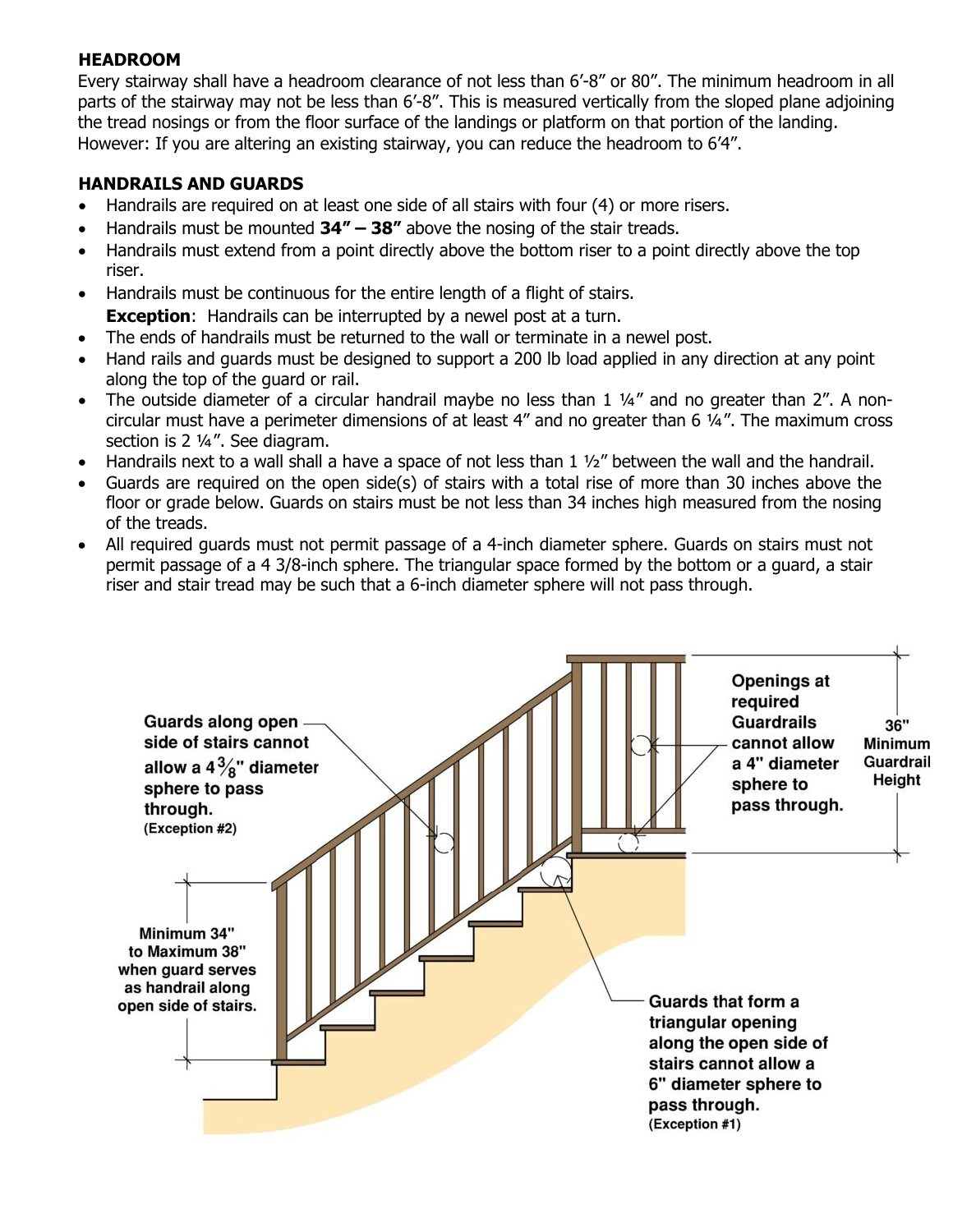